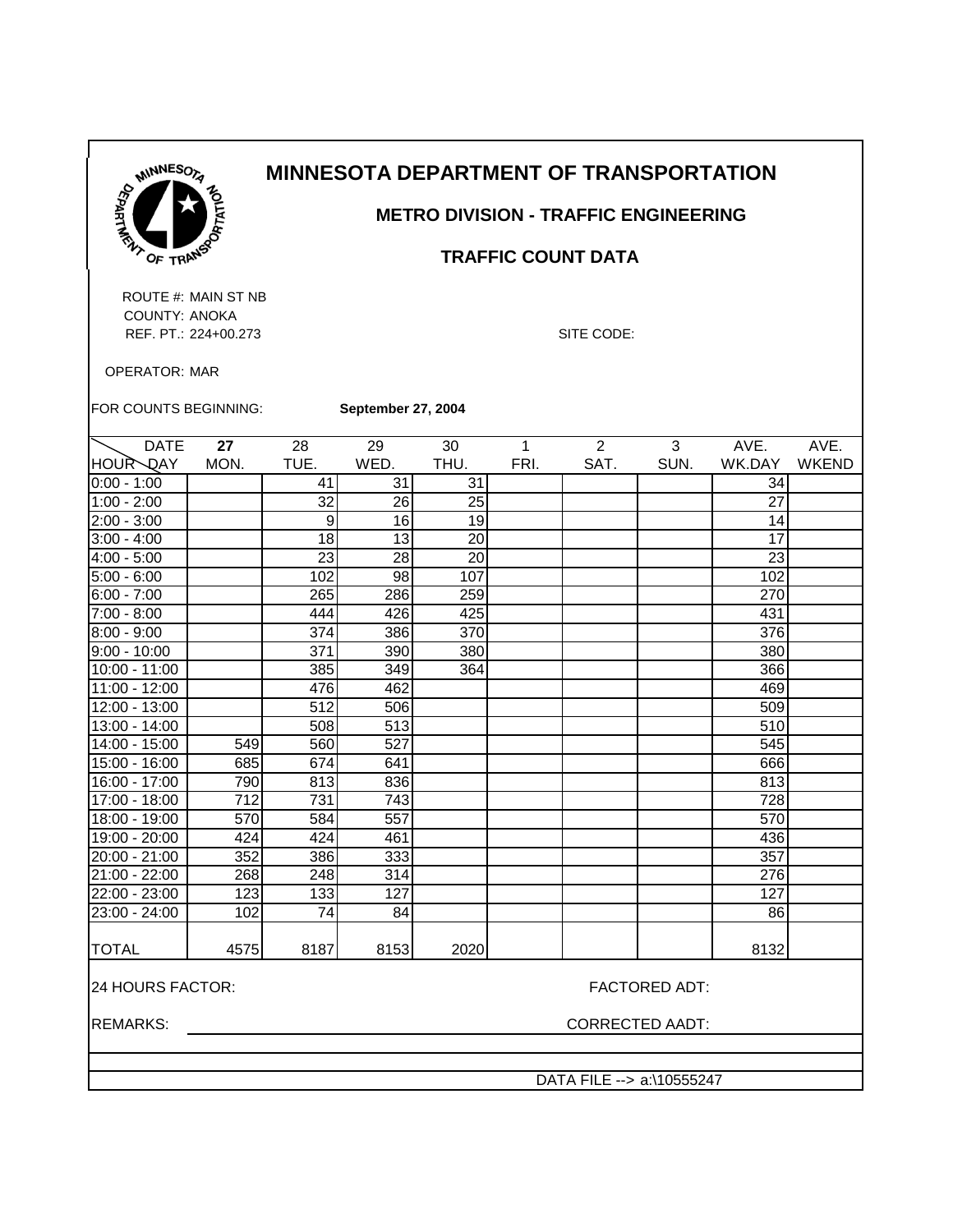

 **METRO DIVISION - TRAFFIC ENGINEERING**

### **TRAFFIC COUNT DATA**

ROUTE #: TH 10 SB EXIT RAMP EB COUNTY: ANOKA REF. PT.: 224+00.273 SITE CODE:

OPERATOR: MAR

FOR COUNTS BEGINNING:

**September 27, 2004**

| <b>DATE</b>                              | 27              | 28              | 29              | 30   | 1    | $\overline{2}$ | 3                      | AVE.   | AVE.         |
|------------------------------------------|-----------------|-----------------|-----------------|------|------|----------------|------------------------|--------|--------------|
| HOUR QAY                                 | MON.            | TUE.            | WED.            | THU. | FRI. | SAT.           | SUN.                   | WK.DAY | <b>WKEND</b> |
| $0:00 - 1:00$                            |                 | 39              | 23              | 25   |      |                |                        | 29     |              |
| $1:00 - 2:00$                            |                 | 21              | 9               | 9    |      |                |                        | 13     |              |
| $2:00 - 3:00$                            |                 | $\overline{7}$  | 10              | 10   |      |                |                        | 9      |              |
| $3:00 - 4:00$                            |                 | 8               | 4               | 13   |      |                |                        | 8      |              |
| 4:00 - 5:00                              |                 | $\overline{18}$ | 14              | 15   |      |                |                        | 15     |              |
| $5:00 - 6:00$                            |                 | 34              | 31              | 29   |      |                |                        | 31     |              |
| $6:00 - 7:00$                            |                 | 61              | $\overline{71}$ | 69   |      |                |                        | 67     |              |
| 7:00 - 8:00                              |                 | 129             | 134             | 128  |      |                |                        | 130    |              |
| 8:00 - 9:00                              |                 | 152             | 145             | 117  |      |                |                        | 138    |              |
| $9:00 - 10:00$                           |                 | 134             | 129             | 152  |      |                |                        | 138    |              |
| 10:00 - 11:00                            |                 | 156             | 179             | 175  |      |                |                        | 170    |              |
| 11:00 - 12:00                            |                 | 181             | 218             |      |      |                |                        | 199    |              |
| 12:00 - 13:00                            |                 | 229             | 229             |      |      |                |                        | 229    |              |
| 13:00 - 14:00                            |                 | 213             | 225             |      |      |                |                        | 219    |              |
| 14:00 - 15:00                            | 237             | 232             | 200             |      |      |                |                        | 223    |              |
| 15:00 - 16:00                            | 252             | 253             | 249             |      |      |                |                        | 251    |              |
| 16:00 - 17:00                            | 227             | 245             | 266             |      |      |                |                        | 246    |              |
| 17:00 - 18:00                            | 271             | 245             | 297             |      |      |                |                        | 271    |              |
| 18:00 - 19:00                            | 280             | 263             | 281             |      |      |                |                        | 274    |              |
| 19:00 - 20:00                            | 199             | 205             | 199             |      |      |                |                        | 201    |              |
| 20:00 - 21:00                            | 140             | 160             | 178             |      |      |                |                        | 159    |              |
| 21:00 - 22:00                            | 91              | 105             | 131             |      |      |                |                        | 109    |              |
| 22:00 - 23:00                            | $\overline{75}$ | 75              | 54              |      |      |                |                        | 68     |              |
| 23:00 - 24:00                            | 46              | $\overline{27}$ | $\overline{35}$ |      |      |                |                        | 36     |              |
| <b>TOTAL</b>                             | 1818            | 3192            | 3311            | 742  |      |                |                        | 3233   |              |
| 24 HOURS FACTOR:<br><b>FACTORED ADT:</b> |                 |                 |                 |      |      |                |                        |        |              |
| <b>REMARKS:</b>                          |                 |                 |                 |      |      |                | <b>CORRECTED AADT:</b> |        |              |
|                                          |                 |                 |                 |      |      |                |                        |        |              |

DATA FILE --> a:\10551635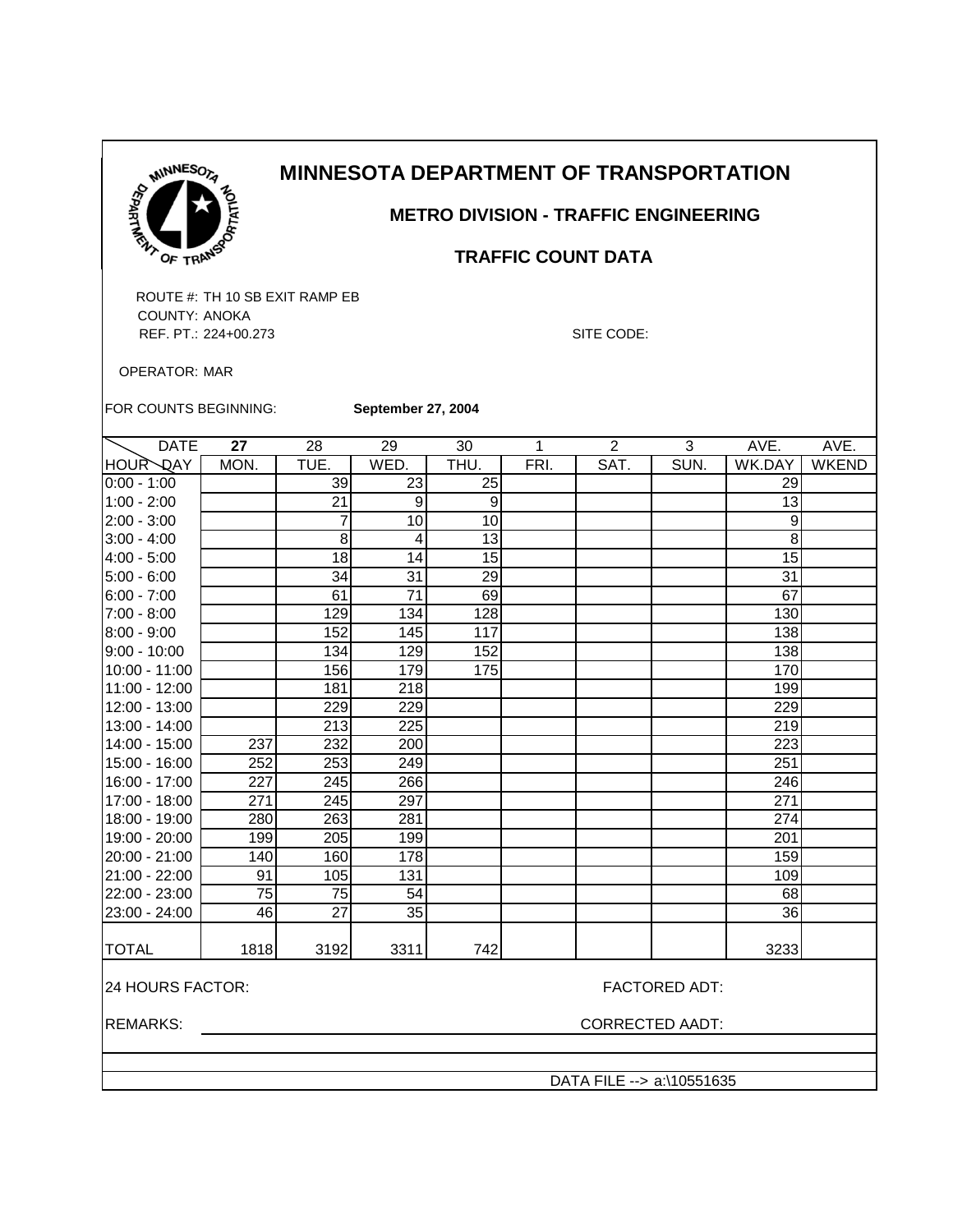

## **METRO DIVISION - TRAFFIC ENGINEERING**

### **TRAFFIC COUNT DATA**

ROUTE #: MAIN ST SB COUNTY: ANOKA REF. PT.: 224+00.273 SITE CODE:

OPERATOR: MAR

FOR COUNTS BEGINNING: **September 27, 2004**

| <b>DATE</b>     | 27   | 28   | 29   | 30   | 1    | $\overline{2}$ | 3    | AVE.   | AVE.         |
|-----------------|------|------|------|------|------|----------------|------|--------|--------------|
| HOUR QAY        | MON. | TUE. | WED. | THU. | FRI. | SAT.           | SUN. | WK.DAY | <b>WKEND</b> |
| $0:00 - 1:00$   |      | 30   | 45   | 30   |      |                |      | 35     |              |
| $1:00 - 2:00$   |      | 22   | 31   | 27   |      |                |      | 26     |              |
| $2:00 - 3:00$   |      | 39   | 33   | 27   |      |                |      | 33     |              |
| $3:00 - 4:00$   |      | 30   | 25   | 28   |      |                |      | 27     |              |
| $4:00 - 5:00$   |      | 83   | 81   | 84   |      |                |      | 82     |              |
| $5:00 - 6:00$   |      | 295  | 298  | 312  |      |                |      | 301    |              |
| $6:00 - 7:00$   |      | 624  | 647  | 644  |      |                |      | 638    |              |
| $7:00 - 8:00$   |      | 741  | 716  | 692  |      |                |      | 716    |              |
| $8:00 - 9:00$   |      | 589  | 582  | 597  |      |                |      | 589    |              |
| $9:00 - 10:00$  |      | 470  | 525  | 476  |      |                |      | 490    |              |
| 10:00 - 11:00   |      | 426  | 412  | 440  |      |                |      | 426    |              |
| $11:00 - 12:00$ |      | 470  | 445  |      |      |                |      | 457    |              |
| 12:00 - 13:00   |      | 438  | 506  |      |      |                |      | 472    |              |
| 13:00 - 14:00   |      | 423  | 480  |      |      |                |      | 451    |              |
| 14:00 - 15:00   | 518  | 576  | 569  |      |      |                |      | 554    |              |
| 15:00 - 16:00   | 546  | 560  | 560  |      |      |                |      | 555    |              |
| 16:00 - 17:00   | 552  | 661  | 567  |      |      |                |      | 593    |              |
| 17:00 - 18:00   | 549  | 560  | 552  |      |      |                |      | 553    |              |
| 18:00 - 19:00   | 451  | 411  | 463  |      |      |                |      | 441    |              |
| 19:00 - 20:00   | 280  | 349  | 319  |      |      |                |      | 316    |              |
| 20:00 - 21:00   | 227  | 229  | 270  |      |      |                |      | 242    |              |
| 21:00 - 22:00   | 220  | 234  | 255  |      |      |                |      | 236    |              |
| 22:00 - 23:00   | 134  | 135  | 148  |      |      |                |      | 139    |              |
| 23:00 - 24:00   | 66   | 67   | 81   |      |      |                |      | 71     |              |
| <b>TOTAL</b>    | 3543 | 8462 | 8610 | 3357 |      |                |      | 8443   |              |

24 HOURS FACTOR: FACTORED ADT:

REMARKS: CORRECTED AADT:

DATA FILE --> a:\10546243